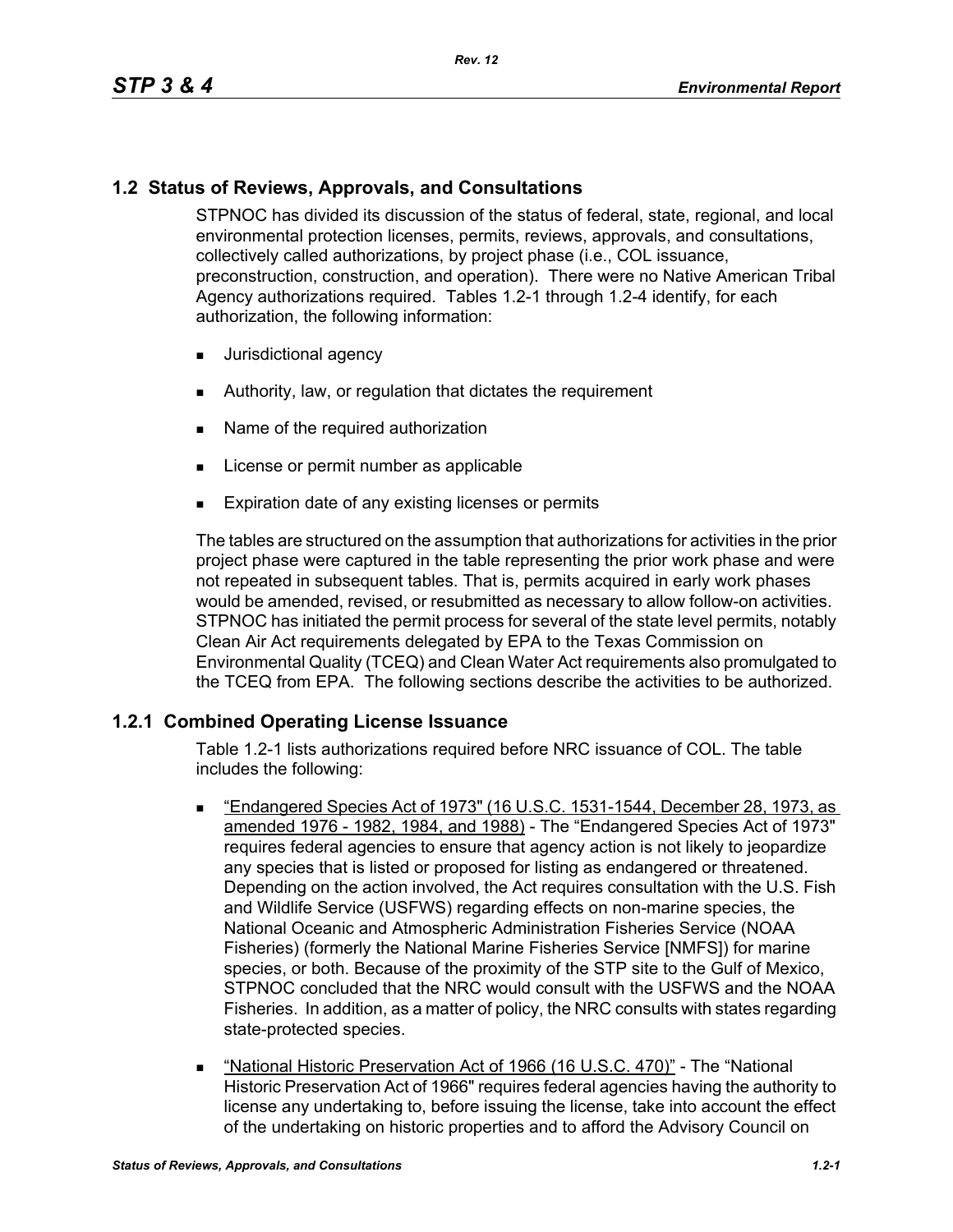Historic Preservation an opportunity to comment on the undertaking. Council regulations provide for establishing an agreement with any State Historic Preservation Officer (SHPO) to substitute state review for Council review (36 CFR 800). STPNOC anticipates that the NRC will consult with the Texas SHPO.

- The Federal Coastal Zone Management Act of 1972" (16USC1451-1456) "The Federal Coastal Zone Management Act" imposes requirements on applicants for a federal license to conduct an activity that could affect a state's coastal zone. The Act requires the applicant to certify to the licensing agency that the proposed activity would be consistent with the state's federally approved coastal zone management program. STPNOC certified the proposed project is consistent with the goals and policies of Texas' federally approved Coastal Management Plan on April 22, 2008. The Coastal Coordination Council concurred that the project was consistent with the goals and policies of the Texas Coastal Management Plan on June 9, 2008.
- "Clean Water Act" (33 U.S.C. 1251, et seg.) The Federal Water Pollution Control Act of 1948, also known as the Clean Water Act, Section 401, requires applicants for a federal license, if conducting an activity that might result in a discharge into navigable waters, to provide the licensing agency a certification from the state that the discharge will comply with applicable Clean Water Act requirements (33 U.S.C. 1341). STPNOC may consult with the TCEQ to secure any required certifications.

### **1.2.2 Preconstruction Activities**

Preconstruction activities may commence before issuance of a Limited Work Authorization (LWA) or COL. Pursuant to 10 CFR 50.10(c), "No person may begin the construction of a production or utilization facility on a site on which the facility is to be operated until that person has been issued either a construction permit under this part, a combined license under part 52 of this chapter, an ESP authorizing the activities under paragraph (d) of this section, or a LWA under paragraph (d) of this section." Activities that are considered construction are defined by 10 CFR 50.10(a)(1), whereas activities that do not constitute construction are defined by 10 CFR 50.10(a)(2). Activities not defined as construction may be conducted without prior NRC authorization.

As previously noted, COL applicants may begin certain preconstruction activities before issuance of a COL or LWA, including the following:

- **Preconstruction planning and exploration activities will include such site activities** as soil boring/sampling, installing monitoring wells, or installation of additional geophysical borings as defined in 10 CFR 50.10(a)(2) and the removal and/or relocation of existing facilities in the new plant footprint.
- Site preparation activities will include installation of temporary facilities, construction support facilities, service facilities, utilities, docking and unloading facilities, excavations for facility structures and foundations, and construction of structures, systems, or components (SSCs) that do not constitute construction as defined by 10 CFR 50.10(a)(1).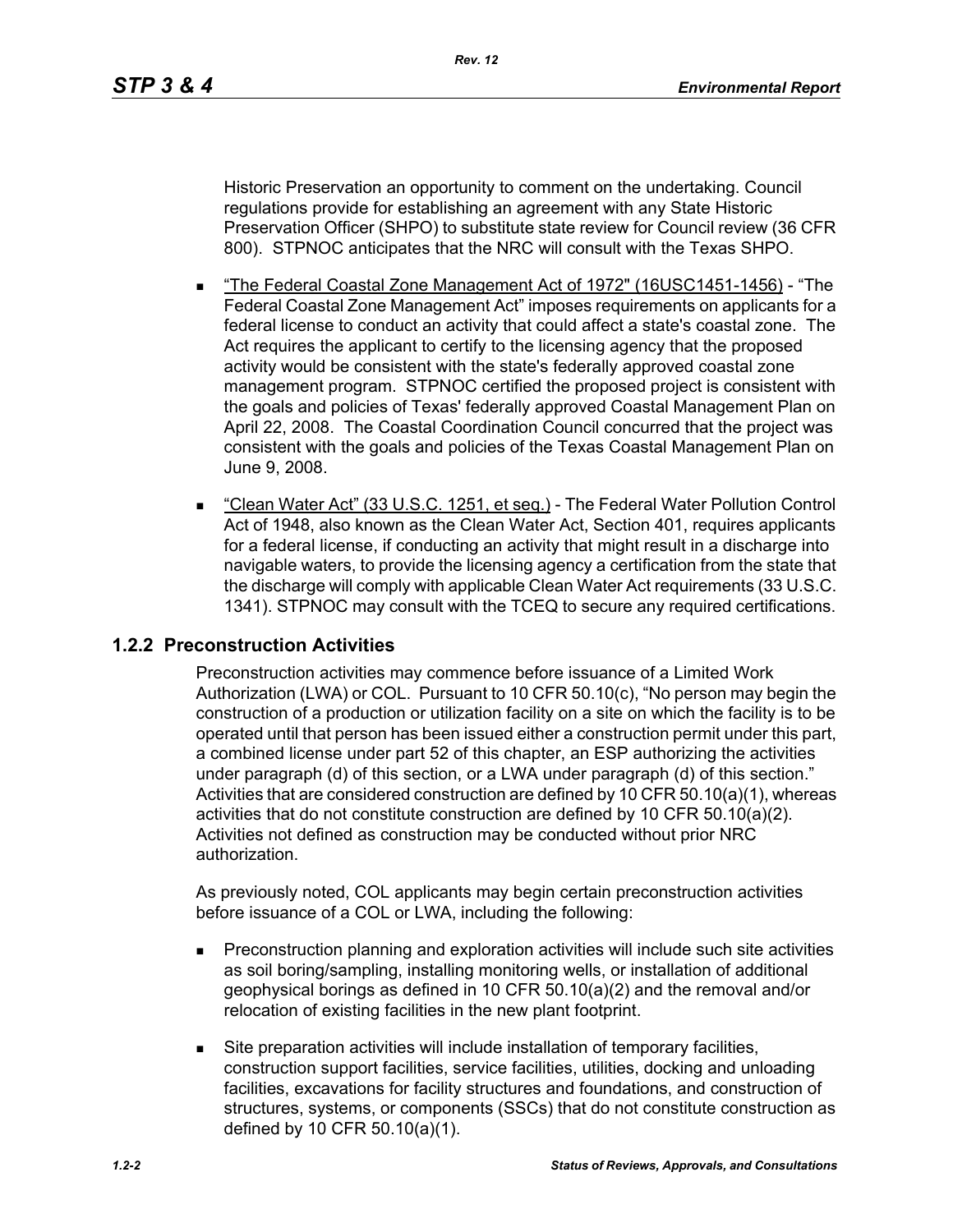Table 1.2-2 identifies authorizations required before initiation of preconstruction activities.

# **1.2.3 Construction Activities**

In accordance with 10 CFR 50.10(d)(1), "Any person to whom the Commission may otherwise issue either a license or permit under Sections 103, 104.b, or 185 of the Act for the facility of the type specified in  $\S$  50.21(b)(2),  $\S$  50.22, or a testing facility, may request an LWA allowing that person to perform the driving of piles, subsurface preparation, placement of backfill, concrete, or permanent retaining walls within an excavation, installation of the foundation, including placement of concrete, any or which are for systems, structures, or components (SSC) of the facility for which either a construction permit or combined license is otherwise required under paragraph (c) of this section."

STPNOC may seek NRC issuance of an LWA pursuant to 10 CFR 50.10(d) and seek the necessary authorizations required to perform construction activities defined under 10 CFR 50.10(a)(1).

Table 1.2-3 lists authorizations required before construction activities begin. STPNOC will not initiate these activities before obtaining an LWA or COL.

### **1.2.4 Operation**

Table 1.2-4 lists authorizations required prior to the start of operation.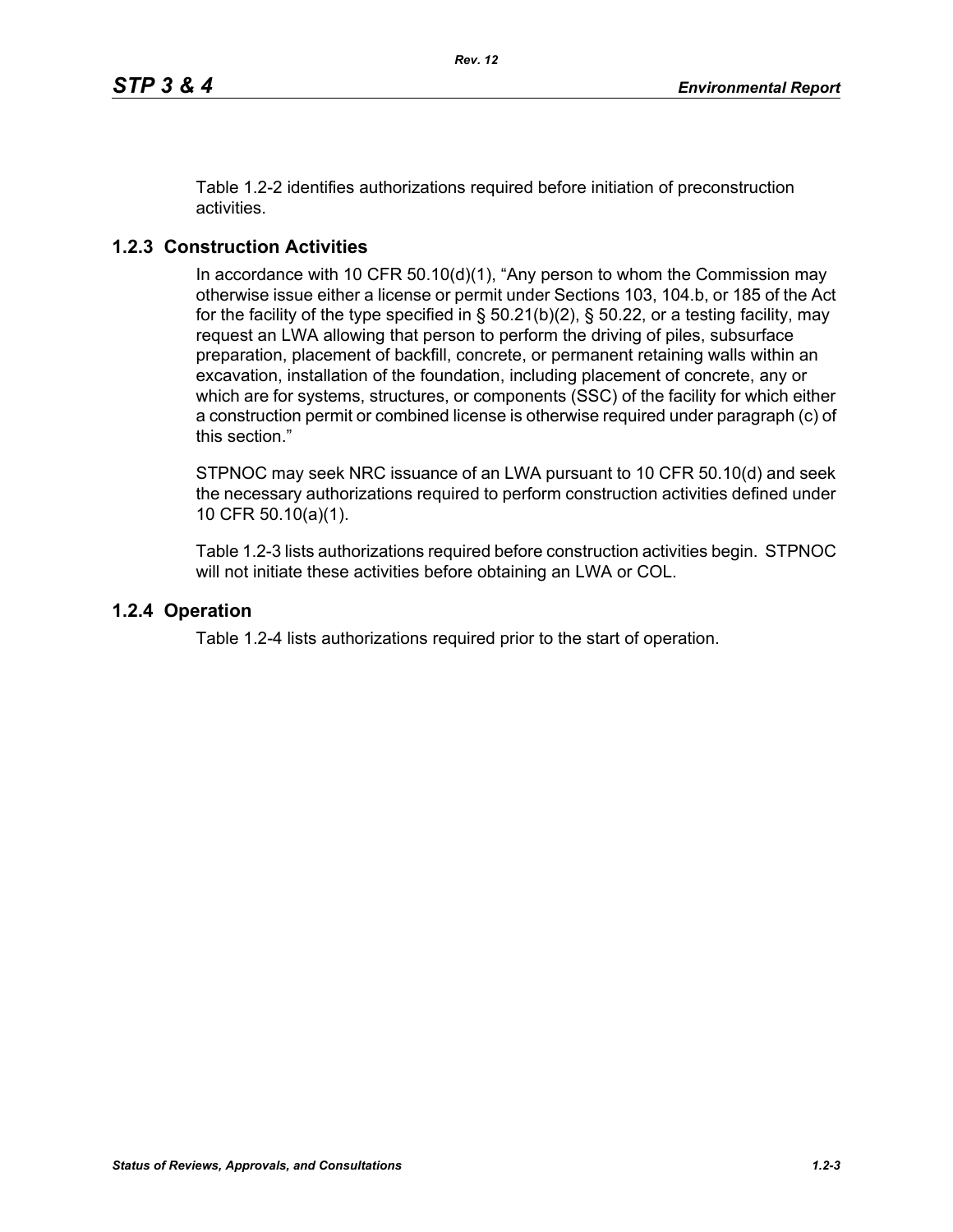| <b>Item</b> | <b>Agency</b>                                           | <b>Authority</b>                                                                                                                                                                   | <b>Requirement</b>                                                                                      | <b>Activity Covered</b>                                                                                                                                                                                                                                                                        | Permit Issued or<br>Authorization<br><b>Obtained/Status</b>            |
|-------------|---------------------------------------------------------|------------------------------------------------------------------------------------------------------------------------------------------------------------------------------------|---------------------------------------------------------------------------------------------------------|------------------------------------------------------------------------------------------------------------------------------------------------------------------------------------------------------------------------------------------------------------------------------------------------|------------------------------------------------------------------------|
| 1.1         | <b>USFWS</b>                                            | Endangered Species Act of 1973                                                                                                                                                     | Consultation regarding<br>potential to adversely<br>impact protected<br>species (non-marine<br>species) | Concurrence with no adverse impact or<br>consultation on appropriate mitigation<br>measures<br><b>Triggering Activity:</b><br>Cannot modify habitat of endangered or<br>threatened species without authorization<br>from USFWS, including clearing of<br>vegetation or earth-moving activities | Complete. NRC will<br>need formal<br>consultation with<br><b>USFWS</b> |
| 1.2         | <b>NOAA</b><br><b>Fisheries</b>                         | Endangered Species Act of 1973                                                                                                                                                     | <b>Consultation regarding</b><br>potential to adversely<br>impact protected<br>marine species           | Concurrence with no adverse impact or<br>consultation on appropriate mitigation<br>measures                                                                                                                                                                                                    | Complete                                                               |
| 1.3         | <b>Texas</b><br>Historical<br>Commission<br>(THC)       | National Historic Preservation Act,<br>(36 Code of Federal Regulations<br>(CFR) 800), Texas Historical<br><b>Commission Texas Administrative</b><br>Code (T.A.C.) Title 13, Part 2 | Consultation regarding<br>potential to adversely<br>affect historic resources                           | Confirm site construction or operation<br>would not affect protected historic<br>resources<br><b>Triggering Activity:</b><br>Authorization must be obtained before<br>excavation or soil disturbance in area<br>where historic resources are located.                                          | Complete                                                               |
| 1.4         | NOAA, Texas<br>Coastal<br>Coordination<br>Council (CCC) | Coastal Zone Management Act,<br><b>Texas Coastal Management Plan</b><br>implemented through CCC                                                                                    | Consistency review                                                                                      | NRC license, any individual Section 404<br>permit.                                                                                                                                                                                                                                             | Complete                                                               |
| 1.5         | <b>TCEQ</b>                                             | Federal Clean Water Act (FCWA)<br>(33 United States Code (U.S.C.)<br>1251 et seq.). T.A.C. Title 30, Part<br>1, Chapter 307, 308                                                   | Section 401<br>Certification                                                                            | Certify that issuance of the COL will not<br>result in a violation of state water quality<br>standards.                                                                                                                                                                                        | <b>Certification Request</b><br>submitted 02/2009                      |

Status of Reviews, Approvals, and Consultations *Status of Reviews, Approvals, and Consultations*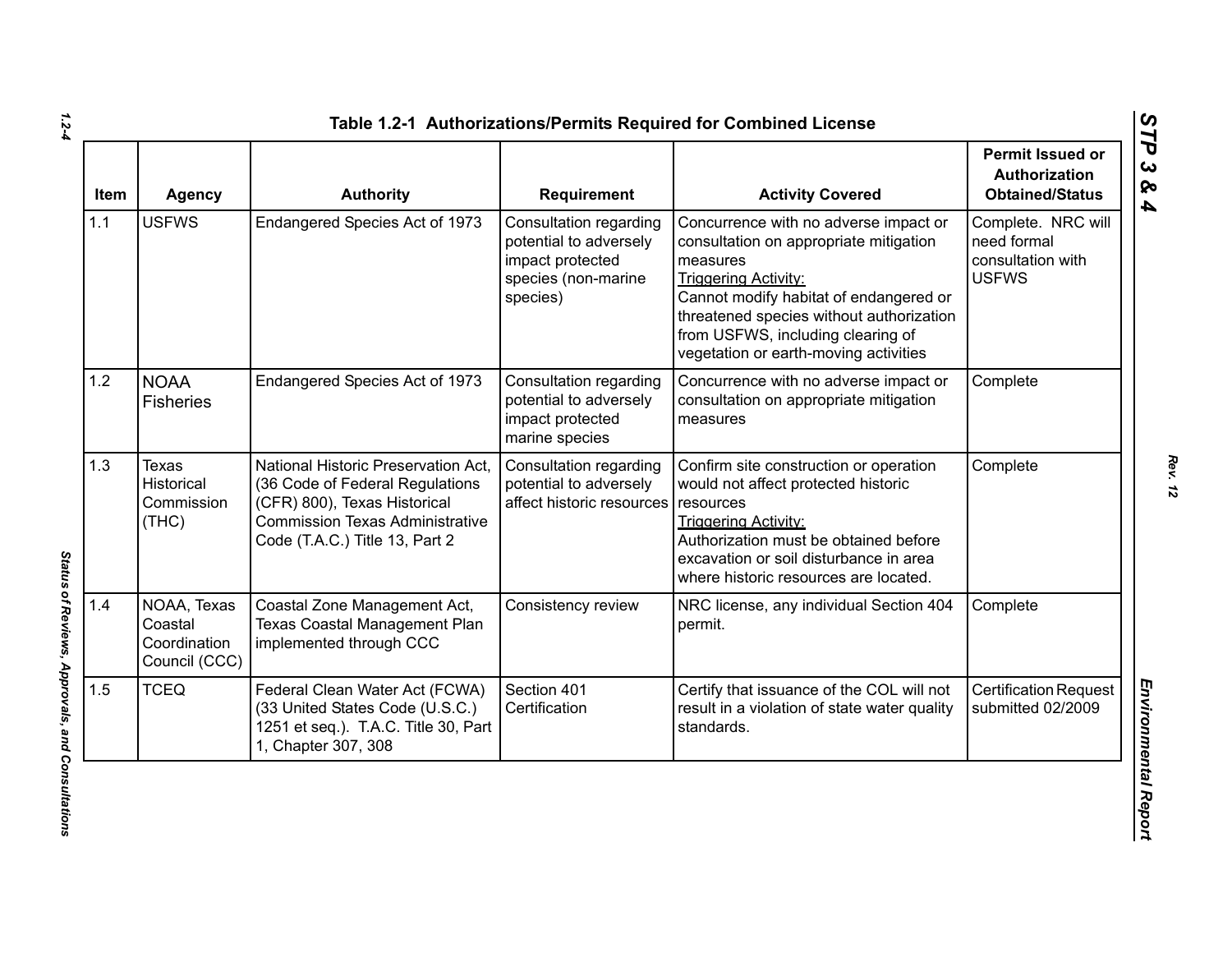| <b>DOE</b><br>Spent Fuel Contract<br>2008<br>Nuclear Waste Policy Act (42<br>DOE's Standard Contract for disposal of<br>U.S.C 10101 et seq.) and 10 CFR<br>spent nuclear fuel contained in 10 CFR<br>Part 961<br>Part 961 is being modified by the<br>Department. The Nuclear Energy<br>Institute (NEI) is actively engaged with | 1.6<br>DOE in revising the language in the |
|----------------------------------------------------------------------------------------------------------------------------------------------------------------------------------------------------------------------------------------------------------------------------------------------------------------------------------|--------------------------------------------|
| Standard Contract. It is expected that<br>this revision will be completed and the<br>Standard Contract will be entered into by<br>the end of 2008.                                                                                                                                                                               |                                            |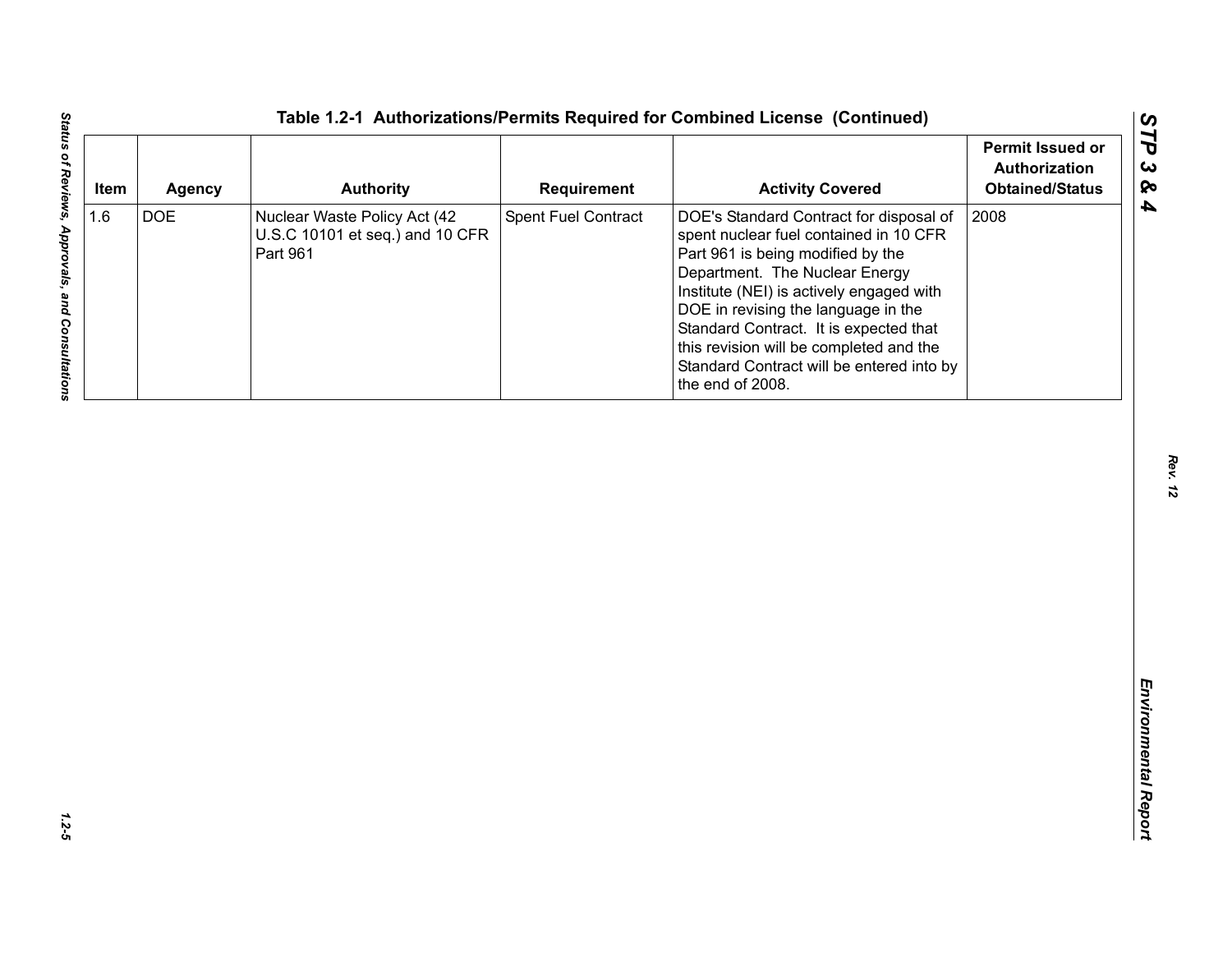| <b>Item</b> | <b>Agency</b>                                              | <b>Authority</b>                                                                                                  | Requirement                                                                                  | <b>Activity Covered</b>                                                                                                                                   | <b>Permit Issued or</b><br>Authorization<br><b>Obtained/Status</b>     |
|-------------|------------------------------------------------------------|-------------------------------------------------------------------------------------------------------------------|----------------------------------------------------------------------------------------------|-----------------------------------------------------------------------------------------------------------------------------------------------------------|------------------------------------------------------------------------|
| 2.1         | <b>USACE</b>                                               | FCWA, Section 404, 33 CFR 323                                                                                     | Section 404 Permit                                                                           | Disturbance or crossing wetland areas or<br>navigable waters                                                                                              | Permit<br>Determination<br>Request submitted<br>06/2009                |
| 2.2         | <b>USACE</b>                                               | FCWA, Section 404, 33 CFR 323                                                                                     | Dredge and Fill<br>Discharge Permit                                                          | Maintenance dredging of intake structure<br>on Colorado River<br>(Covered under current permit No. 14848<br>Exp. Date: 12/31/2009)                        | Renewal when<br>required                                               |
| 2.3         | <b>USACE</b>                                               | Rivers and Harbors Act                                                                                            | Section 10 Permit                                                                            | Maintenance dredging of barge slip<br>(Covered under current permit No.<br>10570 Exp. Date: 12/31/2014)                                                   | Renewal when<br>required                                               |
| 2.4         | <b>United States</b><br>Department of<br>Transportation    | 49 Code of FR 107, Subpart G<br><b>Registration for Hazardous</b><br><b>Materials Transportation</b>              | Certificate of<br>Registration                                                               | Renew existing two-year registration for<br>transportation of hazardous<br>(Covered under current permit No.<br>061506 551 0960P Exp. Date:<br>6/30/2008) | Renewal when<br>required                                               |
| 2.5         | <b>USFWS</b>                                               | Migratory Bird Treaty Act, 50<br><b>CFR 21</b>                                                                    | Compliance with<br>requirements of Act                                                       | Adverse impacts on protected species<br>and/or their nests. To be performed<br>concurrently with item 1.1                                                 | Complete. NRC will<br>need formal<br>consultation with<br><b>USFWS</b> |
| 2.6         | Federal<br>Aviation<br>Administration                      | 14 CFR 77                                                                                                         | <b>Construction Notice</b>                                                                   | Notice of erection of structures (>200 feet<br>high) potentially impacting air navigation                                                                 | 12/2011                                                                |
| 2.7         | <b>Texas Parks</b><br>and Wildlife<br>Department<br>(TPWD) | Resource Protection (T.A.C. Title<br>31, Part 2, Chapter 69) Wildlife<br>(T.A.C. Title 31, Part 2,<br>Chapter 65) | Consultation regarding<br>potential to adversely<br>impact state listed<br>protected species | Adverse impacts on state listed protected<br>species and/or their habitat. To be<br>performed concurrently with item 1.1                                  | Complete                                                               |

Status of Reviews, Approvals, and Consultations *Status of Reviews, Approvals, and Consultations*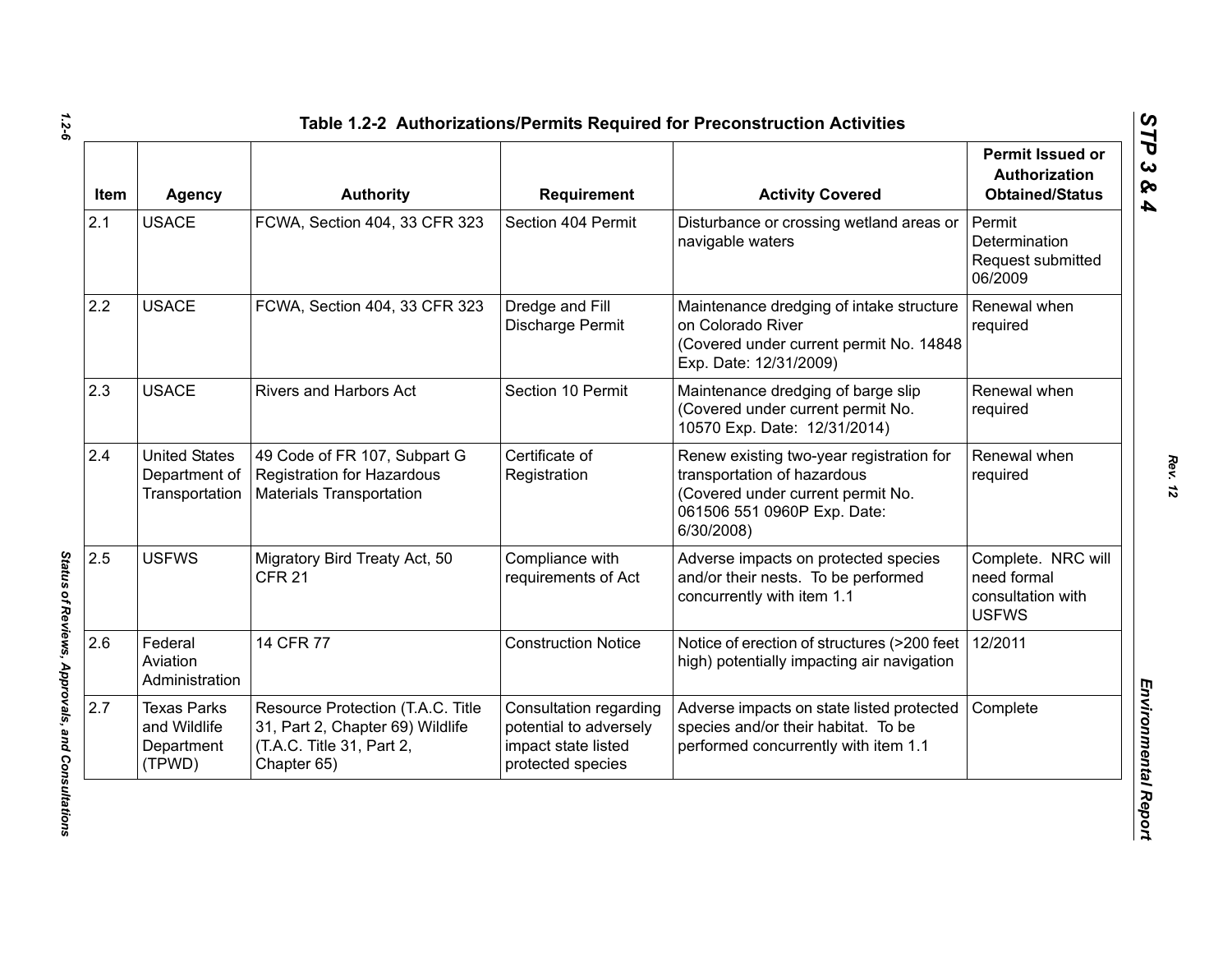| Item | <b>Agency</b>                                                    | <b>Authority</b>                                                                                                                | Requirement                                                                                                                  | <b>Activity Covered</b>                                                                                                                                                                                                                                                                                             | <b>Permit Issued or</b><br><b>Authorization</b><br><b>Obtained/Status</b> |
|------|------------------------------------------------------------------|---------------------------------------------------------------------------------------------------------------------------------|------------------------------------------------------------------------------------------------------------------------------|---------------------------------------------------------------------------------------------------------------------------------------------------------------------------------------------------------------------------------------------------------------------------------------------------------------------|---------------------------------------------------------------------------|
| 2.8  | <b>TCEQ</b>                                                      | Federal Clean Air Act (FCAA),<br>General Air Quality Rules (T.A.C.<br>Title 30, Part 1, Chapter 101, 111,<br>116)               | <b>Air Quality Construction</b><br>Permit                                                                                    | Construction of air emission sources -<br>diesel combustion generator, diesel<br>generators, vents and other air sources<br>regulated by TCEQ<br><b>Triggering Activity:</b><br>Permit must be obtained before<br>excavation for or construction of<br>foundation or footings supporting air<br>emitting facilities | Complete                                                                  |
| 2.9  | <b>TCEQ</b>                                                      | FCAA, General Air Quality Rules<br>(T.A.C. Title 30, Part 1, Chapter<br>101, 111, 116)                                          | <b>Air Quality Construction</b><br>Permit                                                                                    | Construction air emission sources:<br>Concrete batch plant (CBP)<br>Sand blast facility and surfacing coating<br>facility<br><b>Triggering Activity:</b><br>Authorization must be obtained before<br>excavation for or construction of<br>foundation or footings supporting air<br>emitting facilities              | 12/2010 (Obtained<br>by Constructor)                                      |
| 2.10 | Texas<br>Department of<br><b>State Health</b><br><b>Services</b> | FCAA, 40 CFR Part 61, Subpart<br>M, Texas Asbestos Health<br>Protection (T.A.C. Title 25, Part 1,<br>Chapter 295, Subchapter C) | Notice of intent for<br>asbestos renovation,<br>encapsulation, or<br>demolition                                              | Building demolition or renovation<br>activities and asbestos abatement<br>projects                                                                                                                                                                                                                                  | As required                                                               |
| 2.11 | <b>TCEQ</b>                                                      | FCWA, Texas Water Code (TWC)<br>Chapter 26; T.A.C. Title 30, Part 1,<br>Chapter 205, 279, 307, 308                              | Renewal of or<br>amendment to existing<br><b>Texas Pollutant</b><br><b>Discharge Elimination</b><br>System (TPDES)<br>Permit | Regulates discharge of pollutants to<br>surface water<br><b>Triggering Activity:</b><br>Amended TPDES permit must be issued<br>prior to excavation for or construction of<br>foundation or footings to support<br>wastewater treatment plant components<br>for expanded capacity.                                   | 12/2009                                                                   |

 $1.2 - 7$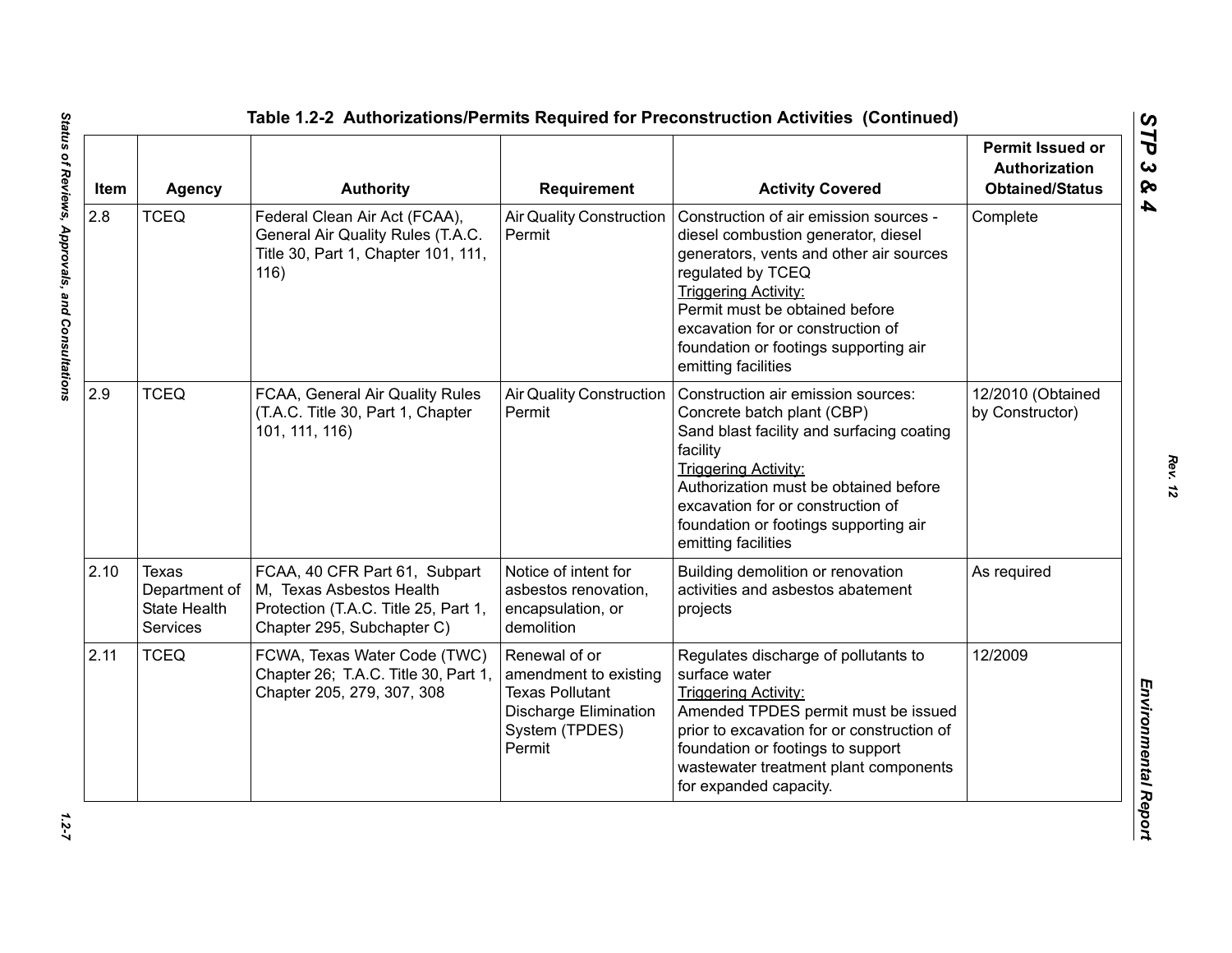| Item | <b>Agency</b>                                                                      | <b>Authority</b>                               | Requirement                                                                                                      | <b>Activity Covered</b>                                                                                                                                                                                                                                                                                                                                                | <b>Permit Issued or</b><br>Authorization<br><b>Obtained/Status</b> |
|------|------------------------------------------------------------------------------------|------------------------------------------------|------------------------------------------------------------------------------------------------------------------|------------------------------------------------------------------------------------------------------------------------------------------------------------------------------------------------------------------------------------------------------------------------------------------------------------------------------------------------------------------------|--------------------------------------------------------------------|
| 2.12 | <b>TCEQ</b>                                                                        | FCWA, TWC Chapter 26                           | General Permit for<br><b>Storm Water</b><br><b>Discharges Associated</b><br><b>With Construction</b><br>Activity | Discharge storm water from site during<br>construction<br><b>Triggering Activity:</b><br>Authorization must be obtained prior to<br>exposure of soils from activities such as<br>clearing, grading and excavating.                                                                                                                                                     | 10/2009 (Obtained<br>by Constructor)                               |
| 2.13 | <b>TCEQ</b>                                                                        | T.A.C. Title 30, Part 1, Chapter 290           | TCEQ approval of<br>modification of public<br>water system                                                       | Modify treatment, storage, distribution of<br>potable water system as needed for<br>expansion<br>Approval of plans and specifications or<br>TCEQ determination that approval is not<br>required must occur before construction<br>commences on any new or expanded<br>component of water system, including<br>water well, storage, treatment or<br>distribution lines. | As required                                                        |
| 2.14 | <b>Coastal Plains</b><br>Groundwater<br>Conservation<br><b>District</b><br>(CPGCD) | Rules of the CPGCD, Chapter 3,<br>Subchapter A | <b>Groundwater Well</b><br>Permit                                                                                | New groundwater well installation and<br>operation                                                                                                                                                                                                                                                                                                                     | As required                                                        |
| 2.15 | <b>TCEQ</b>                                                                        | FCWA, TWC, Ch. 26                              |                                                                                                                  | TPDES General Permit   Discharge of uncontaminated<br>groundwater encountered during<br>construction will be included in TPDES<br>General Permit for construction activities                                                                                                                                                                                           | 12/2009 (Obtained<br>by Constructor)                               |
| 2.16 | <b>CPGCD</b>                                                                       | Rules of the CPGCD, Chapter 8                  | Capping and plugging<br>of groundwater wells                                                                     | Capping and plugging of monitoring wells<br>at completion of subsurface investigation                                                                                                                                                                                                                                                                                  | As required                                                        |
| 2.17 | <b>TCEQ</b>                                                                        | T.A.C. Title 30, Part 1, Chapter 334           | Certificate of Annual<br><b>Tank Registration</b>                                                                | All underground storage tanks that are in<br>use or capable of being used for<br>petroleum products and certain<br>chemicals                                                                                                                                                                                                                                           | As required                                                        |

Status of Reviews, Approvals, and Consultations *Status of Reviews, Approvals, and Consultations*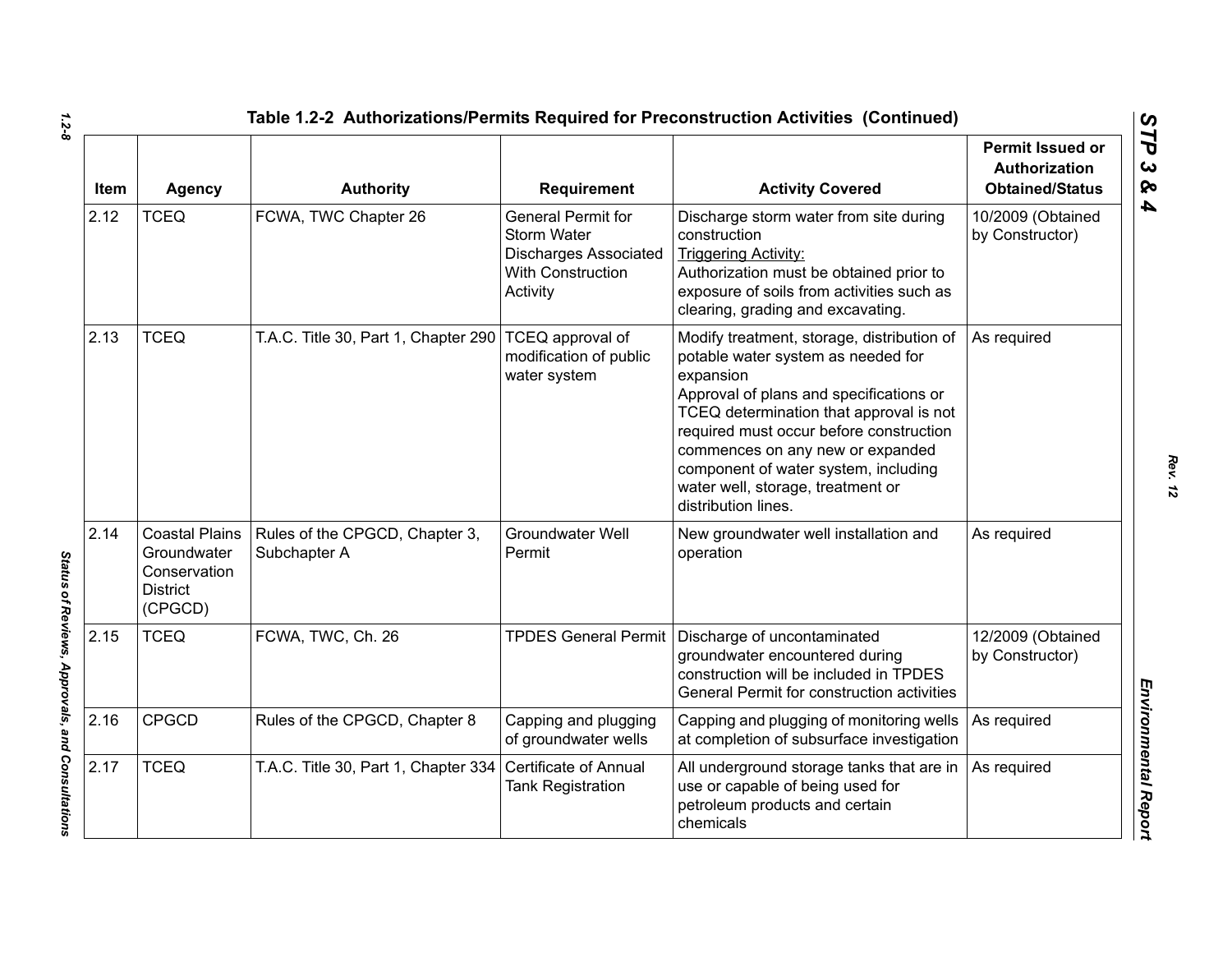| Item | <b>Agency</b>       | <b>Authority</b>                                               | Requirement                                                   | <b>Activity Covered</b>                                                                                                                                                                | <b>Permit Issued or</b><br><b>Authorization</b><br><b>Obtained/Status</b> |
|------|---------------------|----------------------------------------------------------------|---------------------------------------------------------------|----------------------------------------------------------------------------------------------------------------------------------------------------------------------------------------|---------------------------------------------------------------------------|
| 2.18 | <b>TCEQ</b>         | T.A.C. Title 30, Part 1, Chapter 335 Notice of Registration    |                                                               | Onsite disposal of Class III industrial solid<br>waste consisting of earth and earth-like<br>products, concrete, rock, bricks, and land<br>clearing debris<br>(Registration No. 30651) | As required                                                               |
| 2.19 | <b>TCEQ</b>         | T.A.C. Title 30, Part 1, Chapter 335 Notice of Registration    |                                                               | Offsite disposal of industrial solid wastes<br>(Registration No. 30651)                                                                                                                | As required                                                               |
| 2.20 | <b>TCEQ</b>         | T.A.C. Title 30, Part 1,<br>Chapter 295, 297                   | <b>Water Rights</b>                                           | Use of additional makeup water from<br>Colorado River (Covered under existing<br>water rights:<br>(Registration No. 14-5437)                                                           | Complete                                                                  |
| 2.21 | <b>TCEQ</b>         | T.A.C. Title 30, Part 1, Chapter 350                           | <b>Texas Risk Reduction</b><br>Program                        | Relocation of hazardous waste<br>accumulation area                                                                                                                                     | Not Applicable                                                            |
| 2.22 | <b>TCEQ</b>         | T.A.C. Title 30, Part 1, Chapter<br>321; FCWA; TWC, Chapter 26 | Notice of Registration                                        | Relocation of existing pond related to car<br>wash and vehicle washdown                                                                                                                | 12/2010                                                                   |
| 2.23 | Matagorda<br>County | Flood Plain Management Plan C<br>Zone Requirements             | <b>Land Disturbing Activity</b><br>and Construction<br>Permit | Land disturbing activities within the<br>boundaries of Matagorda County<br>including new construction and<br>renovation of buildings                                                   | As required                                                               |
| 2.24 | <b>NRC</b>          | 10 CFR 30                                                      | <b>Byproduct license</b>                                      | Approval to possess special nuclear<br>material (SNM)                                                                                                                                  | 01/2012                                                                   |
| 2.25 | <b>NRC</b>          | 10 CFR 70                                                      | Special Nuclear<br><b>Materials License</b>                   | Approval to possess fuel                                                                                                                                                               | 01/2012                                                                   |

 $1.2 - 9$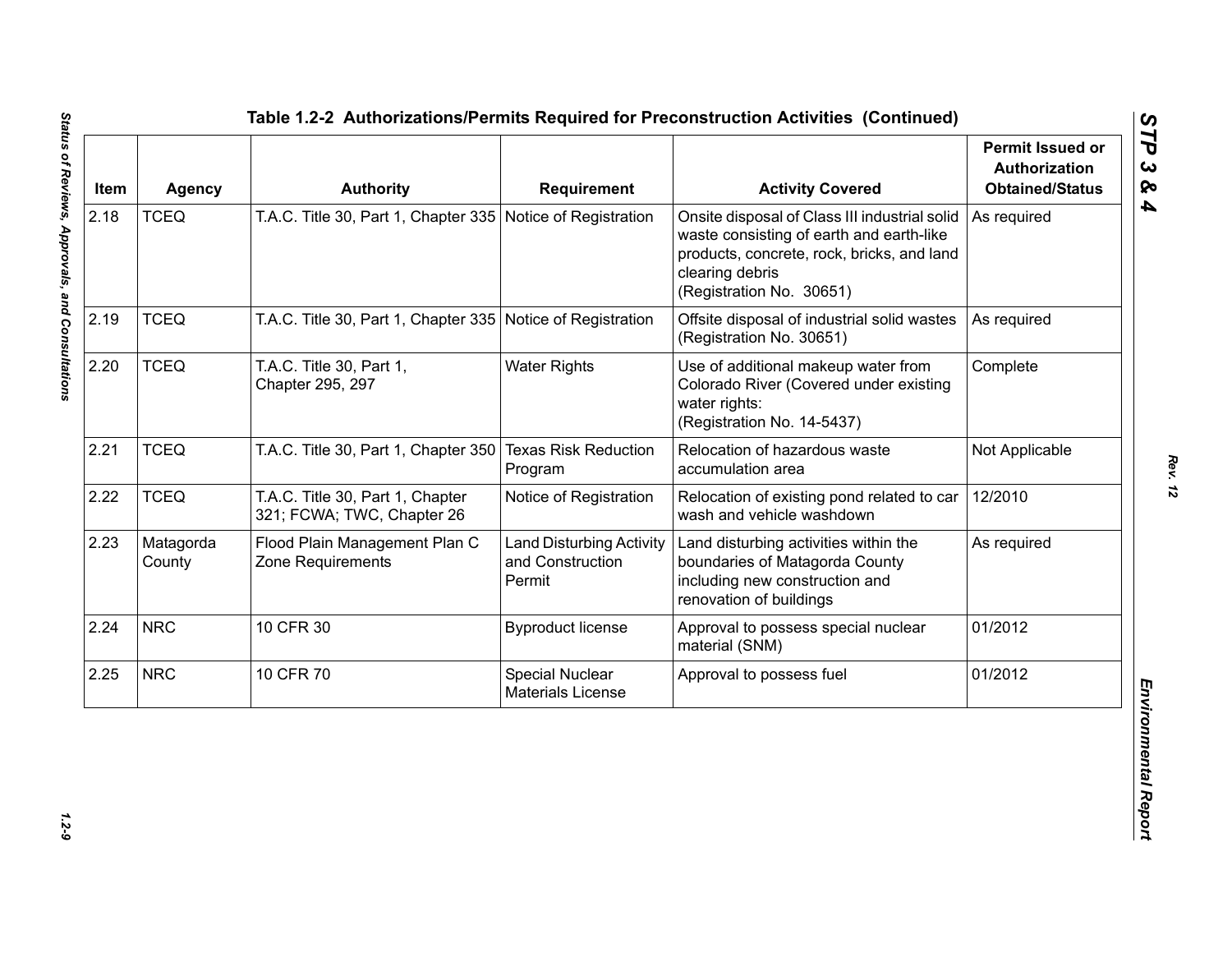| Item | <b>Agency</b> | <b>Authority</b>                                                                                                                 | <b>Requirement</b>                                                                       | <b>Activity Covered</b>                                                                                                                                                                                                      | <b>Permit Issued or</b><br><b>Authorization</b><br><b>Obtained/Status</b> |
|------|---------------|----------------------------------------------------------------------------------------------------------------------------------|------------------------------------------------------------------------------------------|------------------------------------------------------------------------------------------------------------------------------------------------------------------------------------------------------------------------------|---------------------------------------------------------------------------|
| 2.26 | <b>TCEQ</b>   | T.A.C. Title 30, Part 1, Chapter 312 Revision of existing                                                                        | onsite sludge disposal<br>permit                                                         | Possible need to relocate and/or expand<br>area for land application of sewage<br>sludge<br><b>Triggering Activity:</b><br>Permit amendment must be issued prior<br>to first application of sewage sludge at<br>new location | 8/2008 Permit<br>Expires. No<br>Renewal Required.                         |
| 2.27 | <b>TCEQ</b>   | Federal Clean Water Act (FCWA)<br>(33 United States Code (U.S.C.)<br>1251 et seq.). T.A.C. Title 30, Part<br>1, Chapter 307, 308 | Section 401<br>Certification                                                             | Compliance with water quality standards<br>Any additional TCEQ requirements will<br>be incorporated into individual Section<br>404 permit.                                                                                   | See Item 2.1                                                              |
| 2.28 | <b>TCEQ</b>   | T.A.C. Title 30, Part 1, Chapter 290                                                                                             | Revision or new permit<br>to operate a public<br>water system - Notice<br>of Termination | Operate a public noncommunity water<br>system (if required for Site Redress)                                                                                                                                                 | As required                                                               |
| 2.29 | <b>CPGCD</b>  | Rules of the CPGCD, Chapter 8                                                                                                    | Capping and plugging<br>of groundwater wells                                             | Capping and plugging of monitoring wells<br>at completion of subsurface investigation<br>(If required for Site Redress)                                                                                                      | As required                                                               |
| 2.30 | <b>TCEQ</b>   | RCRA, T.A.C. Title 30, Part 1,<br>Chapter 334                                                                                    | <b>Certificate of Annual</b><br>Tank Registration -<br>Notice of Termination             | All underground storage and<br>aboveground storage tanks that are in<br>use or capable of being used for<br>petroleum products and certain<br>chemicals. Tank removal/abandonment<br>(if required for Site Redress)          | As required                                                               |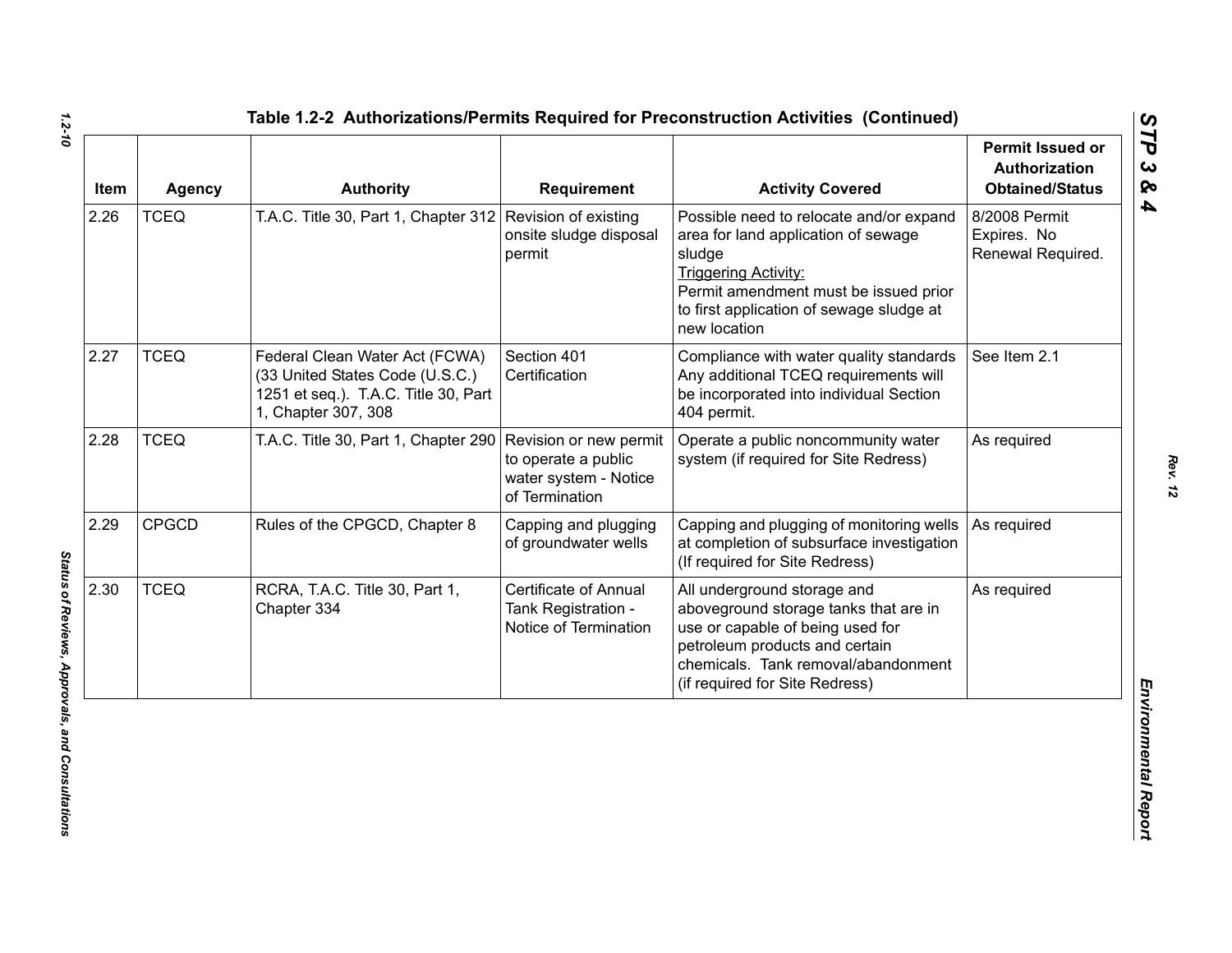| Item | <b>Agency</b> | <b>Authority</b>                                                                                                  | <b>Requirement</b>                                                                           | <b>Activity Covered</b>                                                                                                   | <b>Permit Issued or</b><br>Authorization<br><b>Obtained/Status</b> |
|------|---------------|-------------------------------------------------------------------------------------------------------------------|----------------------------------------------------------------------------------------------|---------------------------------------------------------------------------------------------------------------------------|--------------------------------------------------------------------|
| 3.1  | <b>NRC</b>    | 10 CFR 52, Subpart C or 10 CFR<br>50.10(d)                                                                        | COL                                                                                          | Safety-related and important to safety<br>construction for a nuclear power facility                                       | 01/2012                                                            |
| 3.2  | <b>NRC</b>    | Atomic Energy Act (AEA), 10 CFR<br>51, 10 CFR 52.17                                                               | <b>EIS</b>                                                                                   | Environmental effects of construction and<br>operation of a reactor                                                       | Purpose of this<br>submittal                                       |
| 3.3  | <b>USFWS</b>  | Migratory Bird Treaty Act, 50<br><b>CFR 21</b>                                                                    | Compliance with<br>requirements of Act                                                       | Adverse impacts on protected species<br>and/or their nests. To be performed<br>concurrently with Item 1.1.                | See Item 1.1                                                       |
| 3.4  | <b>TPWD</b>   | Resource Protection (T.A.C. Title<br>31, Part 2, Chapter 69) Wildlife<br>(T.A.C. Title 31, Part 2,<br>Chapter 65) | Consultation regarding<br>potential to adversely<br>impact state listed<br>protected species | Adverse impacts on state listed protected<br>species and/or their habitat. To be<br>performed concurrently with Item 1.1. | See Item 1.1                                                       |
|      |               |                                                                                                                   |                                                                                              |                                                                                                                           |                                                                    |
|      |               |                                                                                                                   |                                                                                              |                                                                                                                           |                                                                    |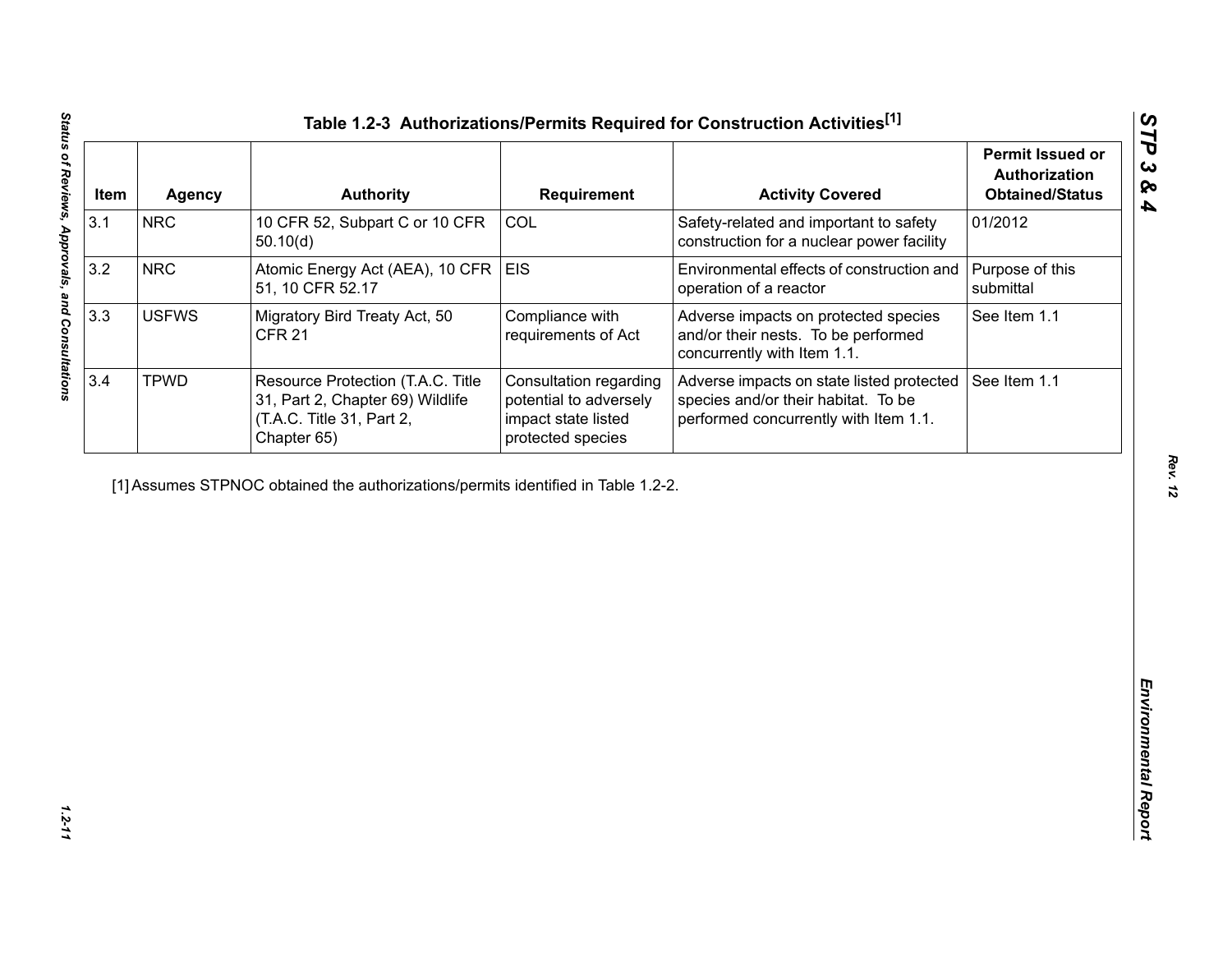| Item | <b>Agency</b> | <b>Authority</b>                                                 | Requirement                                  | <b>Activity Covered</b>                                                                                                           | <b>Permit Issued or</b><br>Authorization<br><b>Obtained/Status</b> |
|------|---------------|------------------------------------------------------------------|----------------------------------------------|-----------------------------------------------------------------------------------------------------------------------------------|--------------------------------------------------------------------|
| 4.1  | <b>TCEQ</b>   | FCWA, T.A.C. Title 30, Part 1,<br>Chapter 307, 308, 309, and 317 | Amendment to existing<br><b>TPDES Permit</b> | Regulates limits of pollutants in liquid<br>discharge to surface water<br>TPDES Permit No. 01908. Expiration<br>date: 12/1/09.    | As required or as<br>discharge<br>information becomes<br>available |
| 4.2  | <b>TCEQ</b>   | Revision of existing Title V<br><b>Operating Permit</b>          | Operation of air<br>emission sources         | Update existing permit as necessary<br>(Permit No.: 0801 Expiration Date:<br>1/25/2011                                            | As required or as<br>emissions<br>information becomes<br>available |
| 4.3  | <b>CPGCD</b>  | Rules of the CPGCD, Chapter 3,<br>Subchapter A, B                | Groundwater Well<br>Permit                   | Installation and operation of new<br>groundwater well(s)                                                                          | As required                                                        |
| 4.4  | <b>TCEQ</b>   | T.A.C. Title 30, Part 1,<br>Chapter 295, 297                     | <b>Water Rights</b>                          | Use of additional makeup water from<br>Colorado River (Covered under existing<br>water rights)                                    | See 2.21                                                           |
| 4.5  | <b>TCEQ</b>   | T.A.C. Title 30, Part 1, Chapter 335 Revision/new permit for     | Industrial/Hazardous<br>Waste                | Industrial/Hazardous waste generation,<br>storage, and disposal activities                                                        | As required                                                        |
| 4.6  | <b>TCEQ</b>   | T.A.C. Title 30, Part 1, Chapter 327                             | Spill Prevention and<br>Control              | Procedures for reporting spills of<br>hazardous materials on site<br>(Covered in the STPEGS Integrated Spill<br>Contingency Plan) | As required                                                        |
| 4.7  | <b>TCEQ</b>   | T.A.C. Title 30, Part 1, Chapter 328   Waste Minimization        | and Recycling                                | Program for waste reduction<br>(Covered in the STPEGS Source<br>Reduction and Waste minimization<br>Program)                      | As required                                                        |

*STP 3 & 4*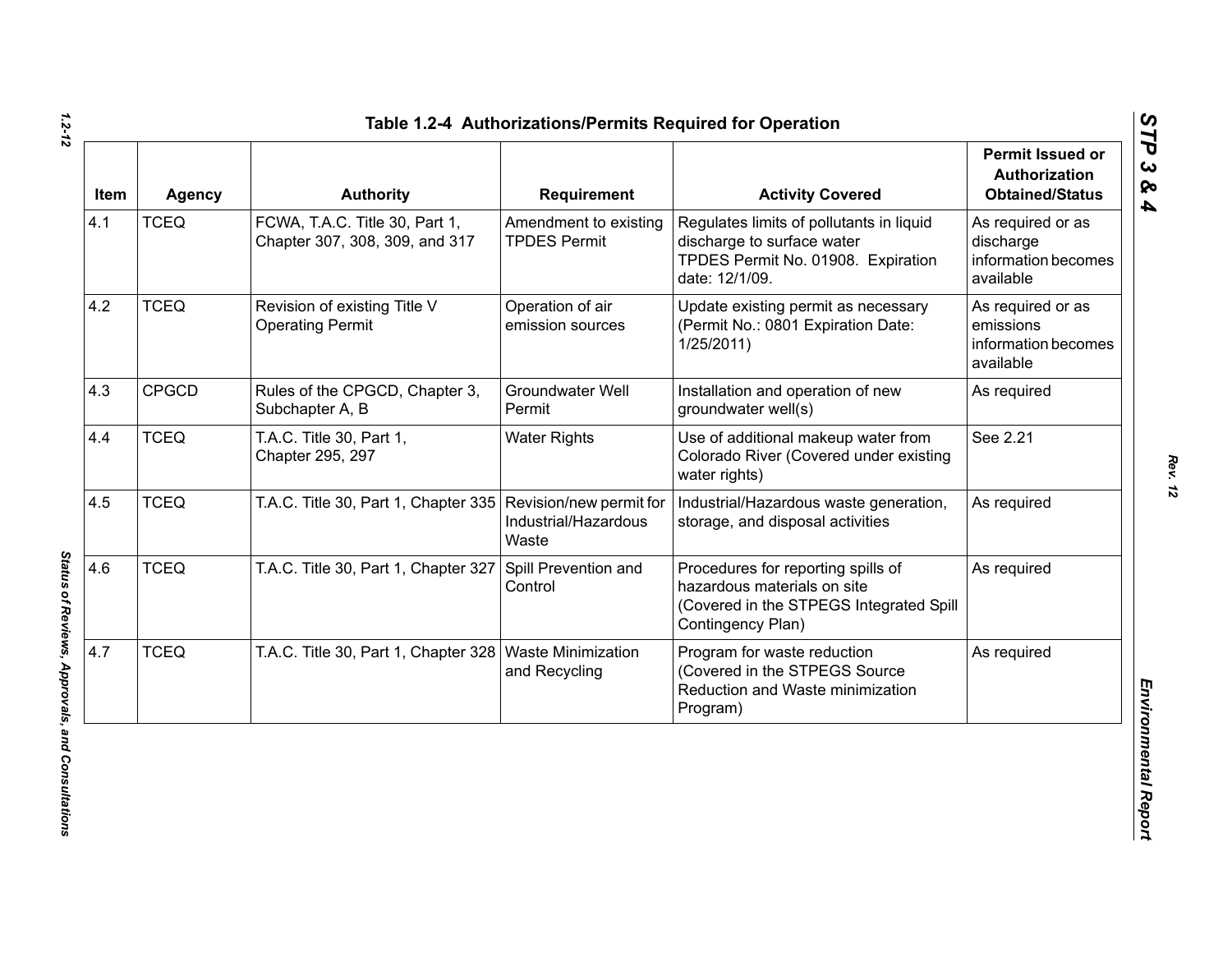| Item | <b>Agency</b>                                                                                                                | <b>Authority</b>                                                                    | <b>Requirement</b>                                                                                                     | <b>Activity Covered</b>                                                                                                                                                                                                                                                               | <b>Permit Issued or</b><br><b>Authorization</b><br><b>Obtained/Status</b> |
|------|------------------------------------------------------------------------------------------------------------------------------|-------------------------------------------------------------------------------------|------------------------------------------------------------------------------------------------------------------------|---------------------------------------------------------------------------------------------------------------------------------------------------------------------------------------------------------------------------------------------------------------------------------------|---------------------------------------------------------------------------|
| 4.8  | State of<br><b>Tennessee</b><br>Department of<br>Environment<br>and<br>Conservation<br>Division of<br>Radiological<br>Health | Tennessee Department of<br><b>Environment and Conservation</b><br>Rule 1200-2-10.32 | Revision of existing<br><b>Tennessee Radioactive</b><br>Waste License-for-<br>Delivery                                 | Transportation of radioactive waste into<br>the state of Tennessee                                                                                                                                                                                                                    | If required                                                               |
| 4.9  | State of Utah<br>Department of<br>Environmental<br>Quality<br>Division of<br>Radiation<br>Control                            | R313-26 of the Utah Radiation<br><b>Control Rules</b>                               | Revision of existing<br><b>General Site Access</b><br>Permit                                                           | Transportation of radioactive materials<br>into the State of Utah                                                                                                                                                                                                                     | If required                                                               |
| 4.10 | <b>TCEQ</b>                                                                                                                  | Multi-sector storm water Permit                                                     | Revision of Storm<br><b>Water Pollution</b><br><b>Prevention Plan</b>                                                  | Areas meeting the definition of industrial<br>activity to be added to current program                                                                                                                                                                                                 | As required                                                               |
| 4.11 | <b>NRC</b>                                                                                                                   | 10 CFR 51                                                                           | Environmental<br><b>Protection Regulations</b><br>for Domestic Licensing<br>and Related Regulatory<br><b>Functions</b> | This part contains environmental<br>protection regulations applicable to<br>NRC's domestic licensing and related<br>regulatory functions. Subject to certain<br>limitations described in this part, these<br>regulations implement Section 102(2) of<br>the NEPA of 1969, as amended. | If required                                                               |
| 4.12 | <b>NRC</b>                                                                                                                   | 10 CFR 61                                                                           | Licensing<br>Requirements for Land<br>Disposal of Radioactive<br>Wastes                                                | The regulations in this Part establish<br>procedures, criteria, and terms and<br>conditions for the licensing of land<br>disposal facilities intended to contain<br>byproduct source, and SNM.                                                                                        | If required                                                               |

 $1.2 - 13$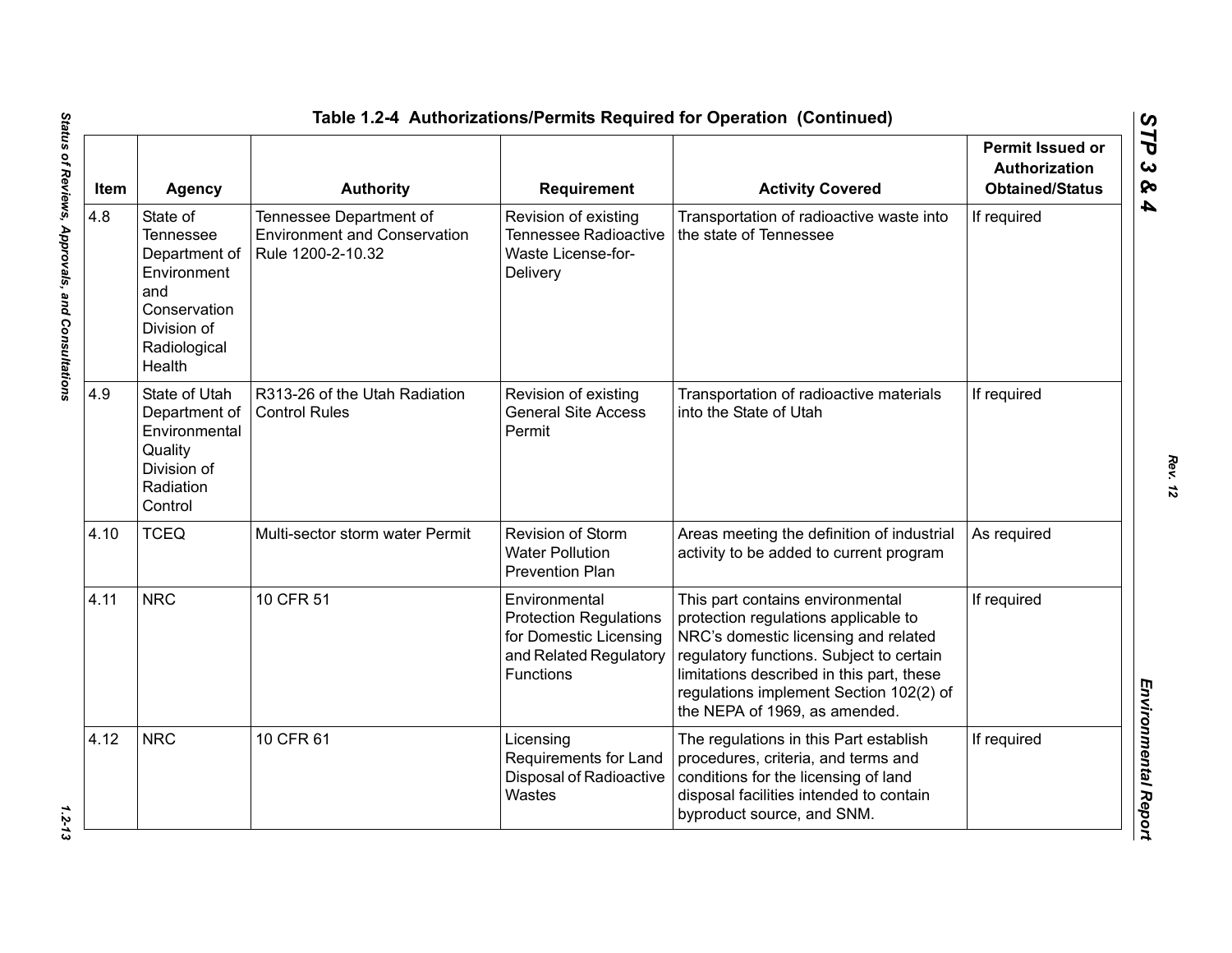| Item | <b>Agency</b> | <b>Authority</b> | Requirement                                                | <b>Activity Covered</b>                                                                                                                                                                                                                                                                                                                                                                                                                                                             | <b>Permit Issued or</b><br>Authorization<br><b>Obtained/Status</b> |
|------|---------------|------------------|------------------------------------------------------------|-------------------------------------------------------------------------------------------------------------------------------------------------------------------------------------------------------------------------------------------------------------------------------------------------------------------------------------------------------------------------------------------------------------------------------------------------------------------------------------|--------------------------------------------------------------------|
| 4.13 | <b>NRC</b>    | 10 CFR 71        | Packaging and<br>Transportation of<br>Radioactive Material | The regulations in this part provide<br>requirements, procedures, and standards<br>for packaging, preparation for shipment,<br>and transportation of licensed material. It<br>provides the requirements for an<br>application for NRC approval of a<br>transportation package and the standards<br>for packages, including lifting and tie<br>down standards, radiation standards, and<br>requirements for fissile material,<br>irradiated nuclear fuel, and plutonium<br>packages. | If required                                                        |
|      |               |                  |                                                            |                                                                                                                                                                                                                                                                                                                                                                                                                                                                                     |                                                                    |
|      |               |                  |                                                            |                                                                                                                                                                                                                                                                                                                                                                                                                                                                                     |                                                                    |